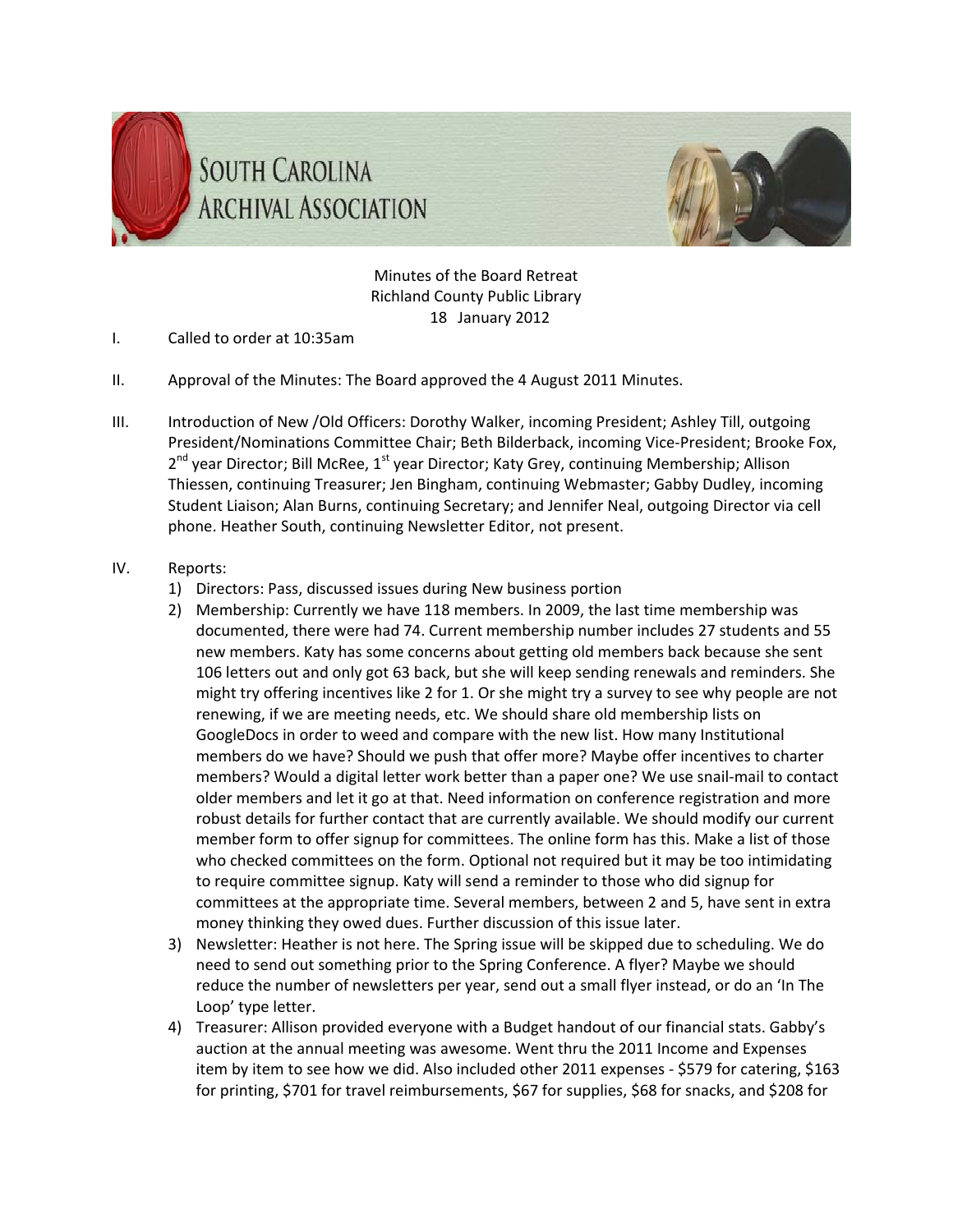hotels. The Hart Endowment issues were discussed. We have two CDs worth thousands. We might raise the meeting expense estimates on the budget by \$1000 each. The new budget was approved.

5) Webmaster: Somewhat routine. Are there any announcements to post? Might borrow from listservs and other relevant sites. Might revive the social media involvement with a committee or with a student. The media systems are connectable – Twitter to Facebook for example – but not to LinkedIn. So we will encourage members to join LinkedIn as another resource for other contacts beyond SCAA. A majority of the Board are on LinkedIn. The website is setup like a Blog – the main page has a listing of events rather than organization information. Might be too much to navigate thru to get where/what you want. Do we want the Blog look and feel or the traditional look and feel? Can we make some changes so it feels more traditional? Our website is where people go for information first, or should be. Could make a sidebar or dropdown menus to incorporate both looks. Current form looks OK but can be tweaked. A few updates are needed for contact and other information to bring the website up to speed.

## V. Old Business:

- 1) SCAA Website versus GoogleDocs? GoogleDocs is more flexible for ongoing work, discussions, etc – anything that is changing. The Board Policy Manuals should be posted to GoogleDocs. Working docs that should be available to members, not just the Board. Ashley will share all she has (digital versions of the manuals) with the Board. Password is schistory. Contact and use information will be sent to the Board.
- 2) Fall Conference: 52 people attended. Survey results sent out, 20% did not attend. Cons included schedule conflicts, no interest, lunch/business meeting was too long, speed networking session was cancelled. Pros included concurrent sessions, topics, location, mentoring. Committees will smooth this out in time. We have more students who wanted the speed networking session. Next time we might do the speed networking early so that people can work with contacts throughout the day. The USC Student Guild will be holding a speed networking meeting soon. Gabby will let us know. Also, it was mentioned that the Board is too clannish, so we should take the initiative and spread ourselves out and not group too much during meetings. It was our best meeting yet, however. As far as locations are concerned, we could spread out more, we do tend to be more central when we meet. Look to have meetings in areas of member concentration.
- 3) Strategic Plan: Refer to page 6 of the Plan under 2012 Target dates get committees going and the dates will be met. Chairs will be Board members, volunteers and those who signup will be committee members. Chairs might even ask members to serve on committees. Do elected Board member have more or less or same powers as those appointed where committee work is concerned? Is there more leadership implied by election than by appointment? Doubtful.

Went to lunch at 12:55pm Returned from lunch at 2:20pm

- VI. New Business:
	- 1) Implementing/recruiting for new committees: We should recruit students from history departments at local colleges and universities, and liaison with other State organizations to augment and increase our value, depth, and presence. Service time on committees? Time commitment of one year is reasonable. A  $2^{nd}$  year could easily come after the  $1^{st}$  for some.